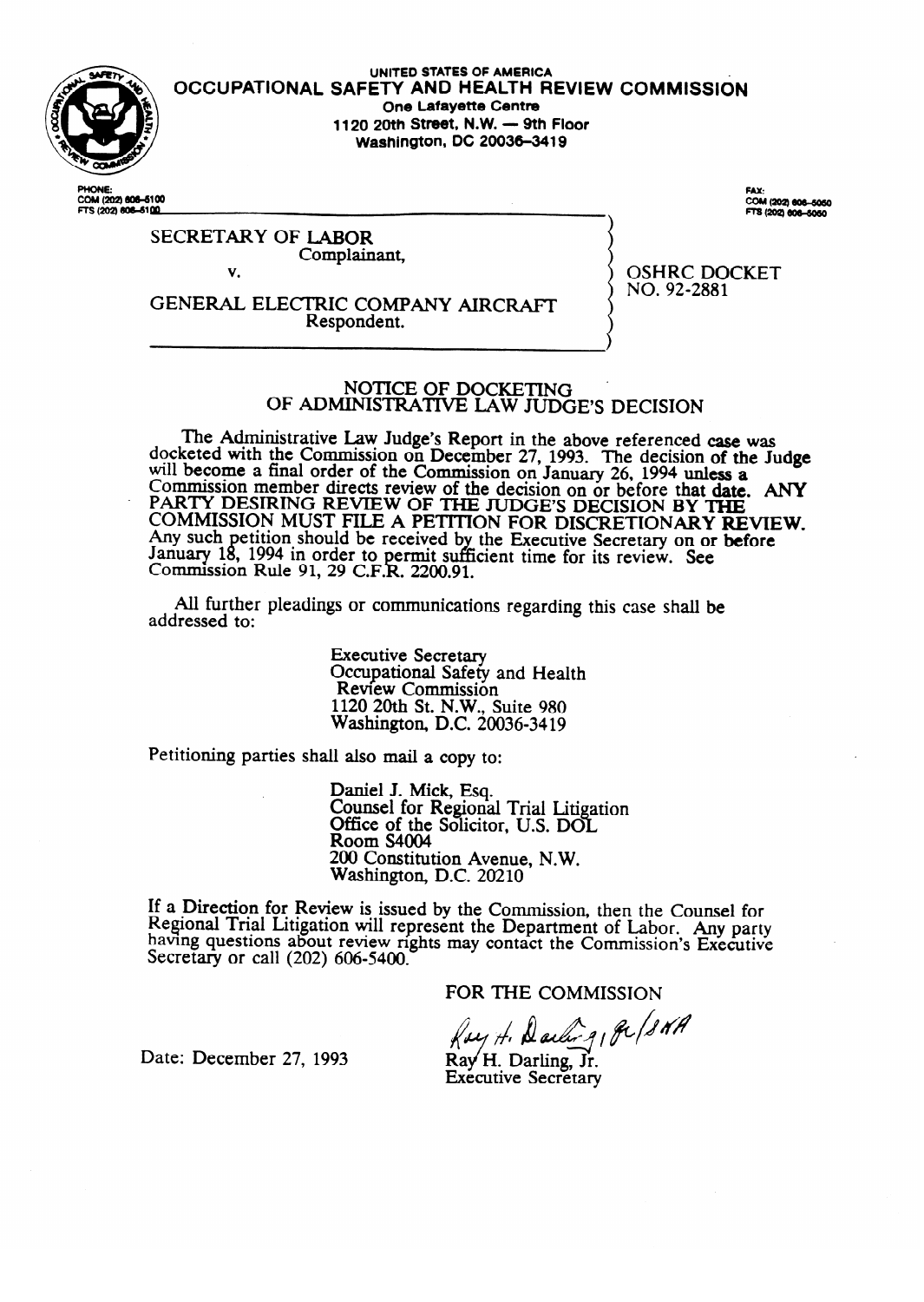# DOCKET NO. 92-2881

## NOTICE IS GIVEN TO THE FOLLOWING:

r.

Daniel J. Mick, Esq. Counsel for Regional Trial Litie  $\overline{a}$ ation Office of the Solicitor, U.S. DOI $_{\text{Dose}}$   $\leq 4004$ **ROOM S4004** 200 Constitution Ave., N.W. Washington, D.C. 20210

William S. Kloepfer<br>Assoc. Pegional So Assoc. Regional Solicitor Office of the Solicitor, U.S. DOL<br>Federal Office Building, Room 89 Federal Office Building, Room 661 1240 East Ninth Street  $C_{\text{L}}$  C<sub>1</sub>  $C_{\text{L}}$ <sub>441</sub>

William V. Killoran, Jr.<br>Counsel - Environmental Affairs Counsel - Environmental Affairs<br>GE Aircraft Engines SE Anterate Engines<br>General Electric Co. General Electric Co.<br>One Neumann Way.  $Cincinnati$ ,  $OH$   $45215$  $C<sub>1</sub>$ Cincinnati, OH  $15 - 15$ 

Administrative Lav Occupational Safety and H Review Commission Room 250 1244 North Denver, CO 80204 3582

00103376547:05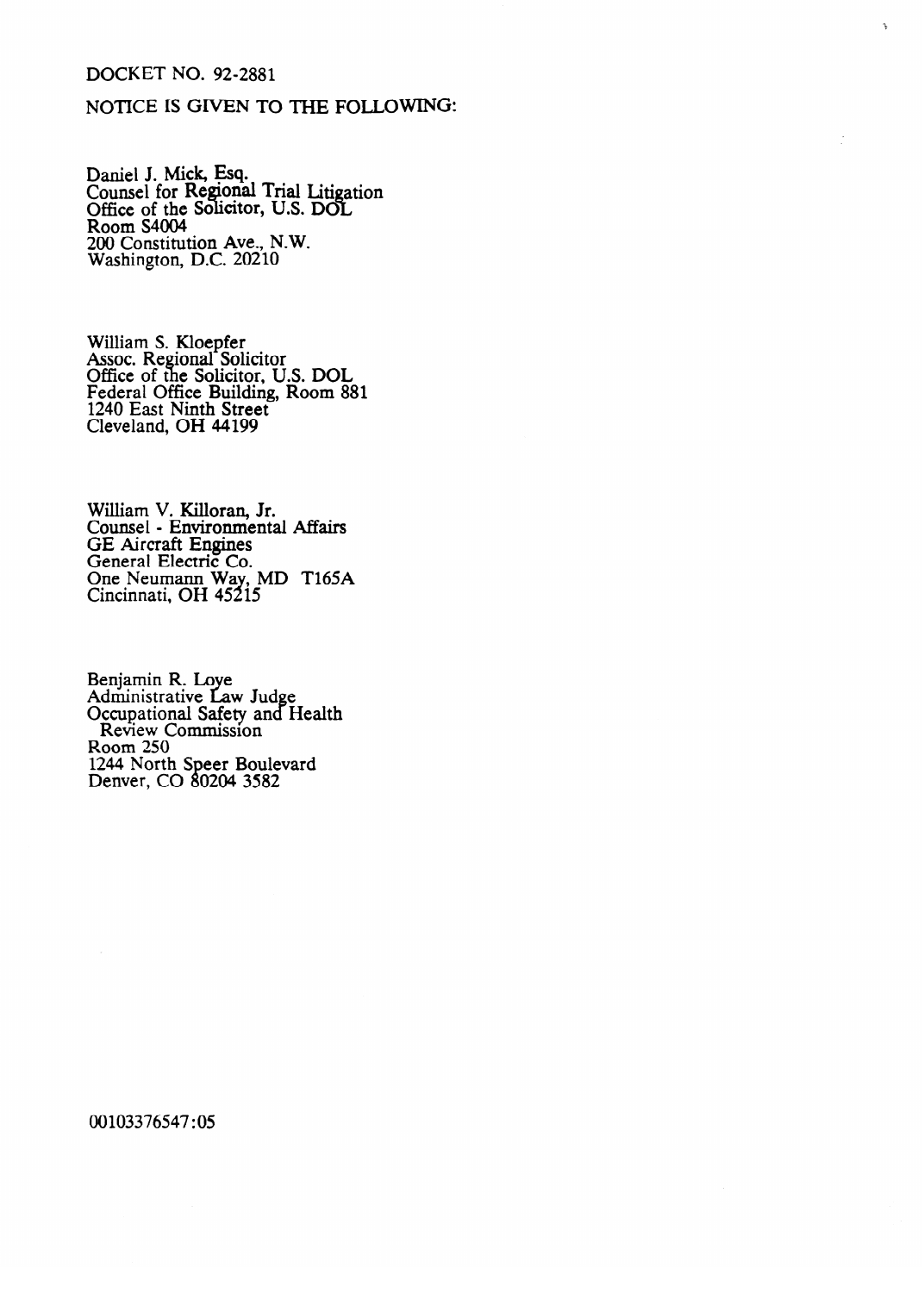

**UNITED STATES OF AMERICA OCCUPATIONAL SAFETY AND HEALTH REVIEW COMMISSION** 1244 **N. SPEER BOULEVARD ROOM 250<br>DENVER, COLORADO 80204-3582** 

**PHONE: FAX: FTS (303) 844-2281** 

-~-

FEORE: (303) 844–2281<br>COM (303) 844–2281<br>FTS (303) 844–2281

SECRETARY OF LABOR, Complainant,

v.

GENERAL ELECTRIC COMPANY AIRCRAFT ENGINE GROUP, Respondent.

OSHRC Docket No. 92-2881

## APPEARANCES:

Elizabeth R. Ashley, Esq., Office of the Solicitor, U.S. Department of Labor, Cleveland, Ohio.

William V. Killoran, Jr., Esq., **GE Aircraft Engines, Cincinnati, Ohio.** 

Before: Benjamin R. Loye, Esq.

# **DECISION AND ORDER**

I

This proceeding arises under the Occupational Safety and Health Act of 1970 (29) U.S.C. Section 651 et seq.; hereafter called the "Act").

Respondent, General Electric Company, Aircraft Engine Group (GEAE), at all times relevant to this action maintained a place of business at 1 Nueman Way, Evendale, Ohio, where it was engaged in the manufacture of aircraft engines. Respondent admits it is an employer engaged in a business affecting commerce and is subject to the requirements of the Act (Tr. 12).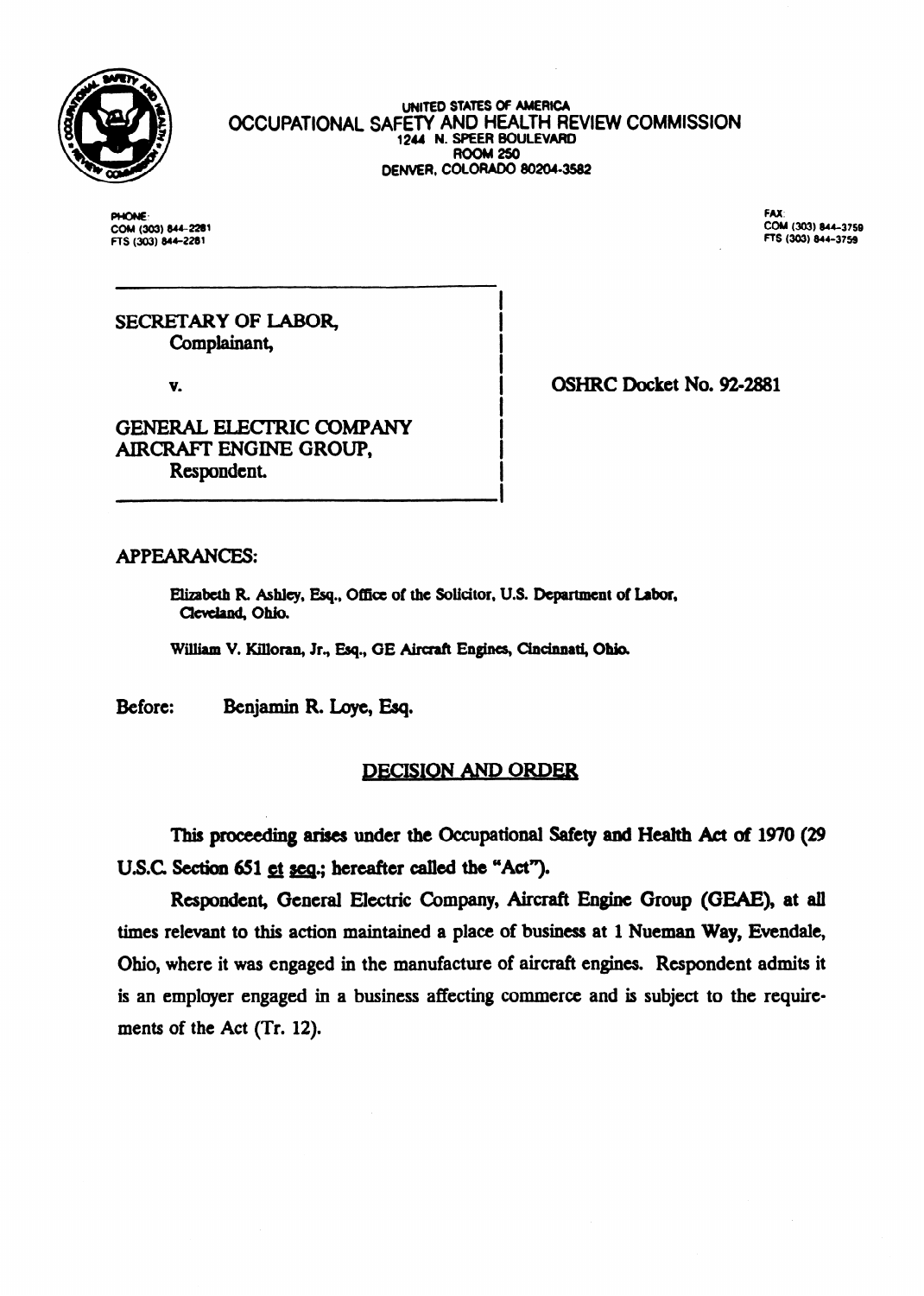On June 22-23, 1992 the Occupational Safety and Health Administration (OS) conducted an inspection of GEAE's Evendale worksite (Tr. 17). As a result of the inspection, GEAE was issued citations alleging violations of the Act together with proposed penalties. By filing a timely notice of contest GEAE brought this proceeding before the Occupational Safety and Health Review Commission (Commission).

Prior to hearing all items were settled, with the exception of "serious" citation 1. item 2, alleging violation of  $$1910.305(e)(1)$ . On September 14, 1993, a hearing was held in Cincinnati, Ohio, on the remaining issue. The parties have submitted briefs on the issues and this matter is ready for disposition.

#### Issues

The sole issue to be determined here is the applicability of  $$1910.305(e)(1)$ . The cited section provides:

*Enclosures for damp or wet locations.* (1) Cabinets, cutout boxes, fittings, boxes, and panelboard enclosures in **damp or wet locations shall be**  installed so as to prevent moisture or water from entering and accumulating within the enclosures. In wet locations the enclosures shall be **weatherproof. \** 

The Secretary maintains GEAE's Column D-25, Building B is a "wet location" both because the column is sunk into a concrete foundation which is in contact with the earth, and because the column was unprotected from the weather due to roof leaks at the time of the inspection.

#### **Facts**

The relevant facts in this case are not in dispute. The parties stipulate that: During OSHA Compliance Officer (CO) John Collier's June 23, 1992 inspection of GEAE's Building B, he examined the area around Column D-25 in the Jet Pac area. The column held a telephone, a switch for overhead lights, and an electrical receptacle with two three pronged outlets. An electric water cooler was plugged into one of the outlets. The area is normally dry. At the time of the inspection, conditions on and around the column were dry; however, there was evidence **of water stains running** down the column. Prior to the inspection, rainwater had leaked through the roof and run

2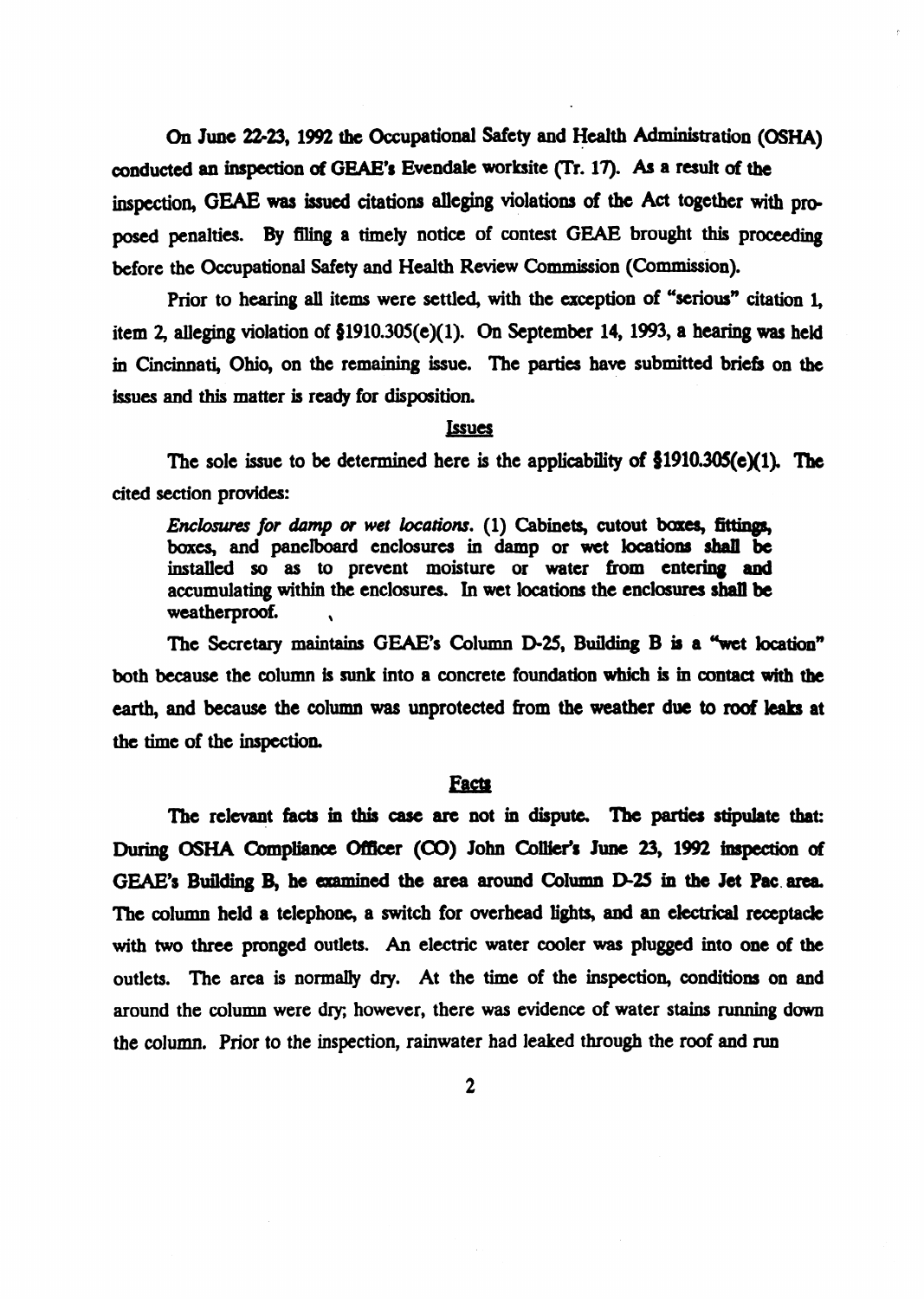down the column during storms. (Tr. 7-9; General Electric's Response to Scheduling **Order).** 

a June 2, 1992, **and at times** prior thereto, **work orders were issued to** repair roof leaks at column D-25 (Exh. R-1, R-22, R-26, R-27). The roof was eventually replaced, and no leaks have been reported since September 1992 (Tr. 18, 189, 197-98).

#### **Discussion**

Section  $1910.305(e)$  dictates the type of electrical enclosures to be installed in damp or **wet** locations, dependent on the amount **of** moisture expected to be encountered in those locations. Locations are defined in 31920.399:

(i) Dump bcation. **Partially** protected locations **under canopies, marquees,**  roofed open porches, and like locations, and interior locations subject to moderate degrees of moisture, such as **some basements, some barns, and**  some cold-storage warehouses.

(ii)  $Dry$  location. A location not normally subject to dampness or wetness. A location classified as dry may be temporarily subject to dampness ar wetness, as in the case of a **building** under construction.

(iii) Wet location. Installations underground or in concrete slabs or masonry **in** direct contact **with the earth, and locations subject** to saturatioa~ with water or other liquids, such as vehicle-washing areas, and locations exposed to weather and unprotected.

Building B in the GEAE facility is a roofed structure, located aboveground. Its interior is not normally subject to moisture from exposure to the weather, direct contact with the earth, or wet operations. Building B is clearly a "dry area" which was tempo**rarily subject to dampness due to roof feab.** 

**complainant argues that its interpretation of the standard is entitled to deference.**  However, the Supreme Court has held that a reviewing court, i.e. the Commission, "should defer to the Secretary only if the Secretary's interpretation is reasonable." Martin **v.** *OSHRC* **(CFdilStccl Corp.), 111** S.Ct. **1171,118O (1991) (emphasis in the original).** 

Complainant's interpretation is unreasonable, in **that it is inconsistent with the**  plain language of the regulation itself. The definition of a "dry location" expressly provides for temporary exposures to dampness or wetness in covered buildings normally